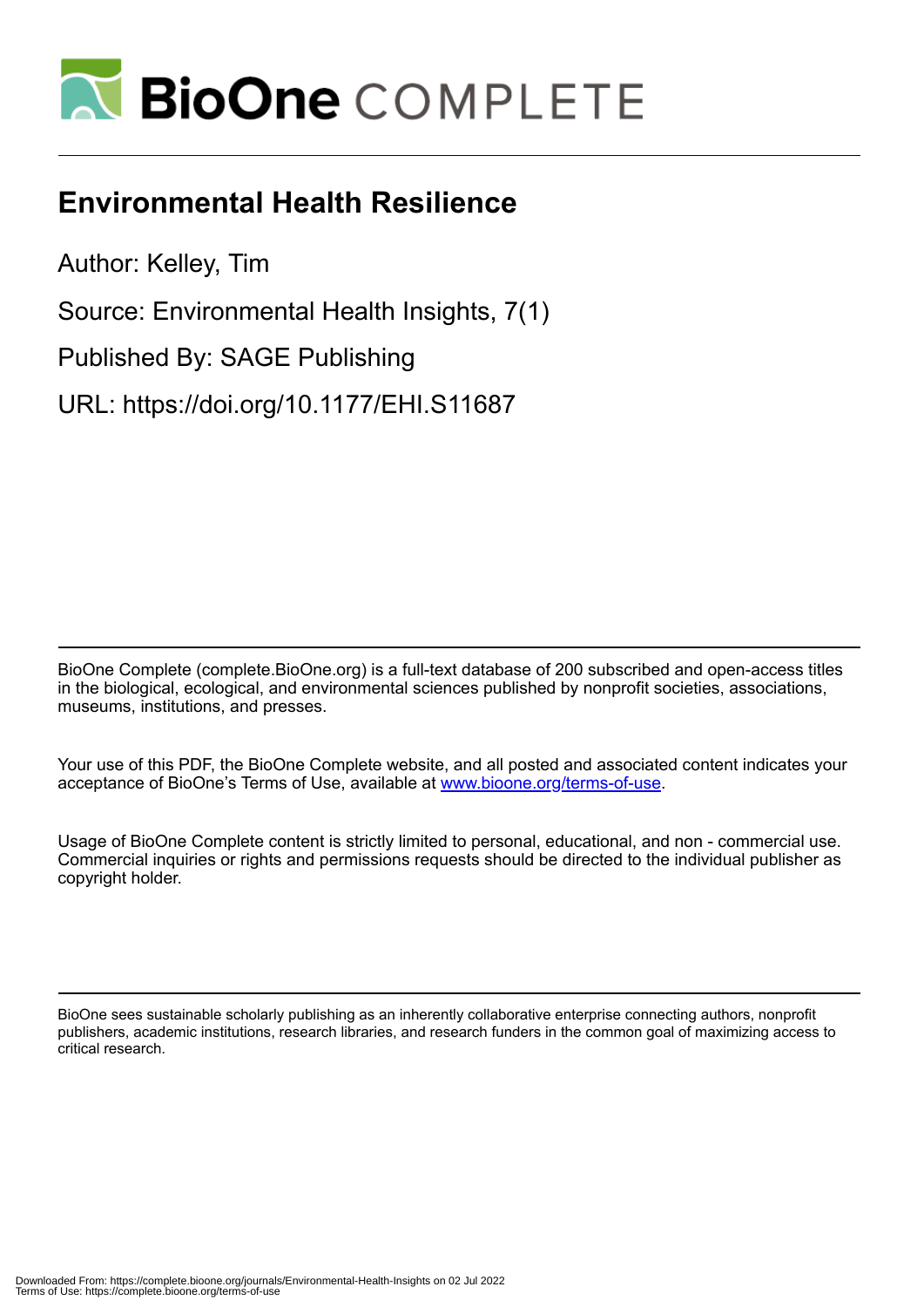## [Environmental Health Insights](http://www.la-press.com/environmental-health-insights-journal-j110)



**Open Access** Full open access to this and thousands of other papers at <http://www.la-press.com>.

E d it o r ial

## **Environmental Health Resilience**

#### Tim Kelley

Environmental Health Sciences Program, Department of Health Education and Promotion, College of Health and Human Performance, East Carolina University, Greenville, North Carolina, United States. Corresponding author email: [kelleyt@ecu.edu](mailto:kelleyt@ecu.edu)

### **Global Human Populations**

The capacity of the Earth's environment to support increasing and expanding human populations has been questioned at least for hundreds of years, but never more than in the mid to late 20th Century and early 21st Century. Global human population now exceeds seven billion and continues to increase at an unprecedented rate. Estimates of future (2050) human populations on Earth range from a low of about 7.4 billion to a high of 10.6 billion ("United Nations World Population to 2300", 2004 accessed at [http://www.un.org/esa/population/publications/](http://www.un.org/esa/population/publications/longrange2/WorldPop2300final.pdf) [longrange2/WorldPop2300final.pd](http://www.un.org/esa/population/publications/longrange2/WorldPop2300final.pdf)f). Current human populations already place an extreme burden on global environmental resources, including air, water and food quality as well as increasing challenges related to human waste management and disease prevention, control and treatment. In fact, some have proposed that humans have entered the "anthropocene", an age in which the global environment is dominated by human activities [\(http://](http://www.sciencedaily.com/releases/2012/11/121101131609.htm) [www.sciencedaily.com/releases/2012/11/121101131609.htm\)](http://www.sciencedaily.com/releases/2012/11/121101131609.htm).

Climate change and expanding human populations contribute to increased risk of transmission of infectious and non-infectious disease. Developing nations with huge human populations such as China and India are benefitting from increased economic globalization, allowing for increased availability of personal luxuries such as automobiles, which in turn results in increased pollution and further depletion of natural resources such as global oil reserves. Increasing availability to global resources also may contribute to global conflict over environmental resources such as oil, water and food. In the United States, 2013 was the hottest year on record. Average global temperatures are also on the rise, with Australia being another prime example. Globally, 2012 was the tenth hottest year on record since data collection began in 1880 [\(http://www.ncdc.noaa.gov/sotc/global/2012/13](http://www.ncdc.noaa.gov/sotc/global/2012/13)).

Many people are now starting to question the ability of human populations to continue to grow, and perhaps even for humans continue to exist on the planet without significant changes in the way that we interact with our global environment. Others point out that dire predictions of the fragility of humanity have been made for thousands of years and that humans have continued to survive and even grow in spite of these challenges.

*Environmental Health Insights* 2013:7 29–31

#### doi: [10.4137/EHI.S11687](http://dx.doi.org/10.4137/EHI.S11687)

This article is available from [http://www.la-press.com.](http://www.la-press.com)

© the author(s), publisher and licensee Libertas Academica Ltd.

This is an open access article. Unrestricted non-commercial use is permitted provided the original work is properly cited.

Environmental Health Insights 2013:7 **29**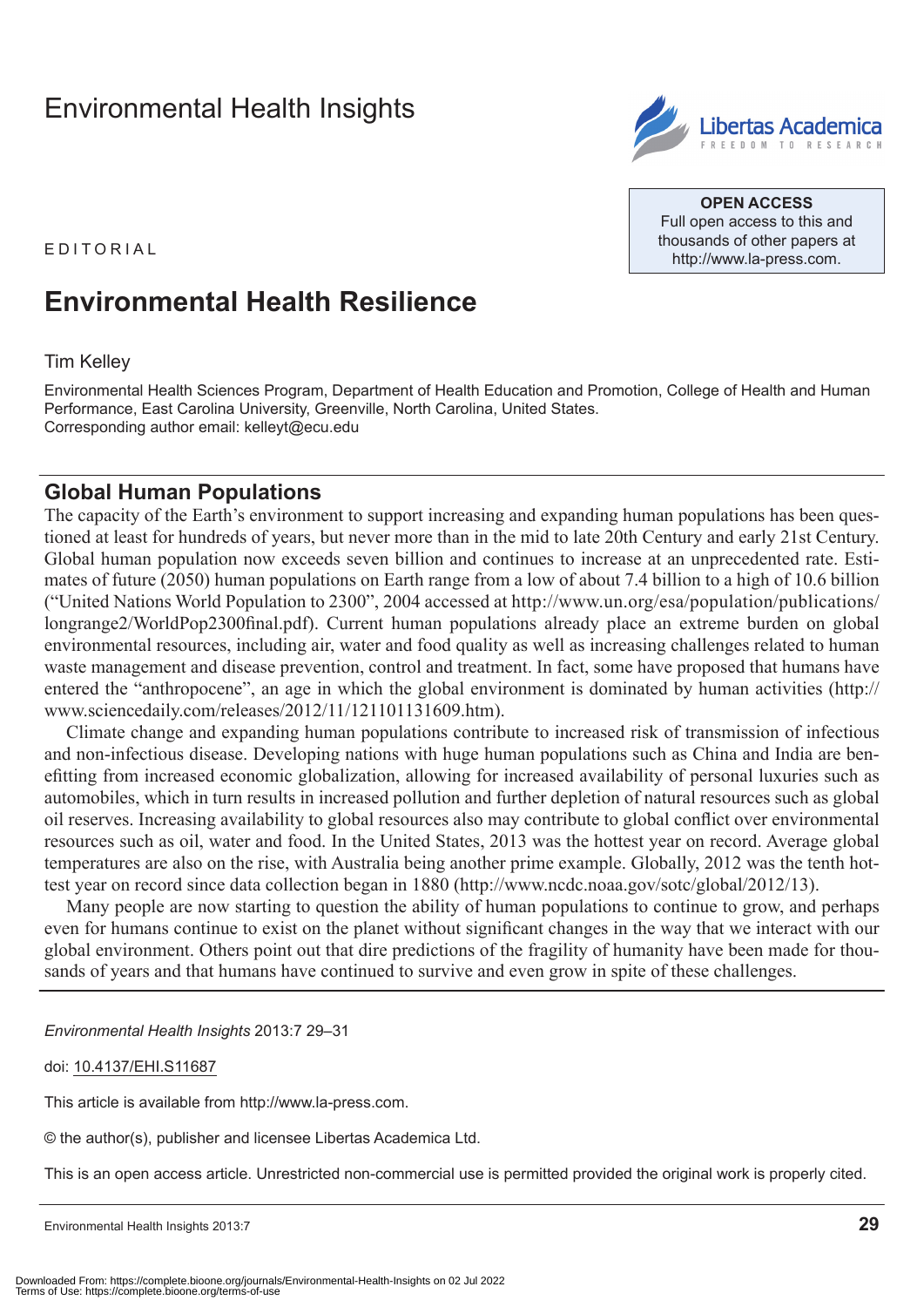## **Environmental Terminology:**  *Sustainability* **vs.** *Resiliency*

Terminology used in environmental science and policy tends to evolve over time.

One term that has been used in the past to describe humans ability to utilize resources within a range that can be maintained to support humans and other environmental systems for the long-term, is *sustainability*. However, this term has been perceived by some as potentially limiting human economic growth, and conversely by others as precluding the possibility of improvement (eg, by appearing to promote maintenance of the current state of the environment). The term *renewable* also relates to sustainability, since renewable resources are capable of replacing themselves, given the opportunity, and perhaps some human encouragement to do so (forests may serve as an example). Conversely, non-renewable resources are not capable of replacing themselves within reasonable human time frames (eg, petroleum and "fossil" water aquifers). Agricultural crops and water resources may be classified into a category of "semirenewable", since they may be renewed within reasonable human time frames with the help and support of human ingenuity and technology. Since significant technological advances have occurred during the past 100 years, humans have already extended resources well beyond the "worst-case-scenario" that supplies of resources such as food, water and petroleum would be exhausted as early as the year 2000. Humans have demonstrated the ability to cope with changing environments for thousands of years. The question then becomes, can humans maintain this ability to cope with environmental changes indefinitely, and if not, at what point will the consequences of our inability to cope result in significant consequences for humans and our environment?

Another term that has been applied to the environment more recently as a supplement or alternative to sustainability is *resilience*. Resilience has been proposed by some as the new "buzzword" or "lingo" of environmental science and ecology, replacing or augmenting use of the term sustainability. When this definition is applied to our environment (as in the study of ecology), *ecological resilience* may be defined as: "the capacity of an ecosystem or natural population to resist or recover from major changes in structure



and function following natural or human-caused disturbances, without undergoing a shift to a vastly different regime that is undesirable and very difficult to reverse from a human perspective" ([http://www.](http://www.mpa.gov/resources/glossary/) [mpa.gov/resources/glossary/\)](http://www.mpa.gov/resources/glossary/). Therefore, natural and even human-constructed (*anthropogenic*) systems have a tendency to return to a natural "steady-state" condition and can return to this previous condition following changes. Some systems can return very close to their former conditions following significant and even repeated changes (the example of stretching a rubber band), exhibiting a high level of resilience. Others, once changed, can never return to their former state, or require significant energy input to return to their former state (a straight metal wire, once bent beyond a certain point, may never be completely straight again, or require significant input of energy to straighten it). There may also be changes to both resilient and non-resilient systems that are not obvious (repeatedly stretching a rubber band or bending a metal wire weakens the material so that it is more susceptible to breakage than before the deformations began). Obviously, environmental systems are much more complex than the example of a rubber band or a metal wire, and may have the capacity to "heal" themselves, and even, in some cases, become stronger after the damage than before (for example, a broken bone, once properly mended, may be stronger than before the break).

#### **Environmental Health** *Resilience*

How could this concept of resilience be applied to the discipline of environmental health, for example, in the area of water quality? The global hydrological cycle both contaminates and then purifies water as it evaporates, condenses, precipitates, infiltrates and percolates through natural atmospheric and terrestrial systems. This cycle is almost entirely powered by the Sun, and very little water is lost to space from the Earth's atmosphere, so this would seem to be a highly sustainable and therefore resilient system. However, the speed and volume of water use has increased so much due to increasing human demands that the amount of time for water to be purified by this natural system is not adequate to meet localized human demands. Anthropogenic technology-based drinking water and wastewater purification systems mimic the